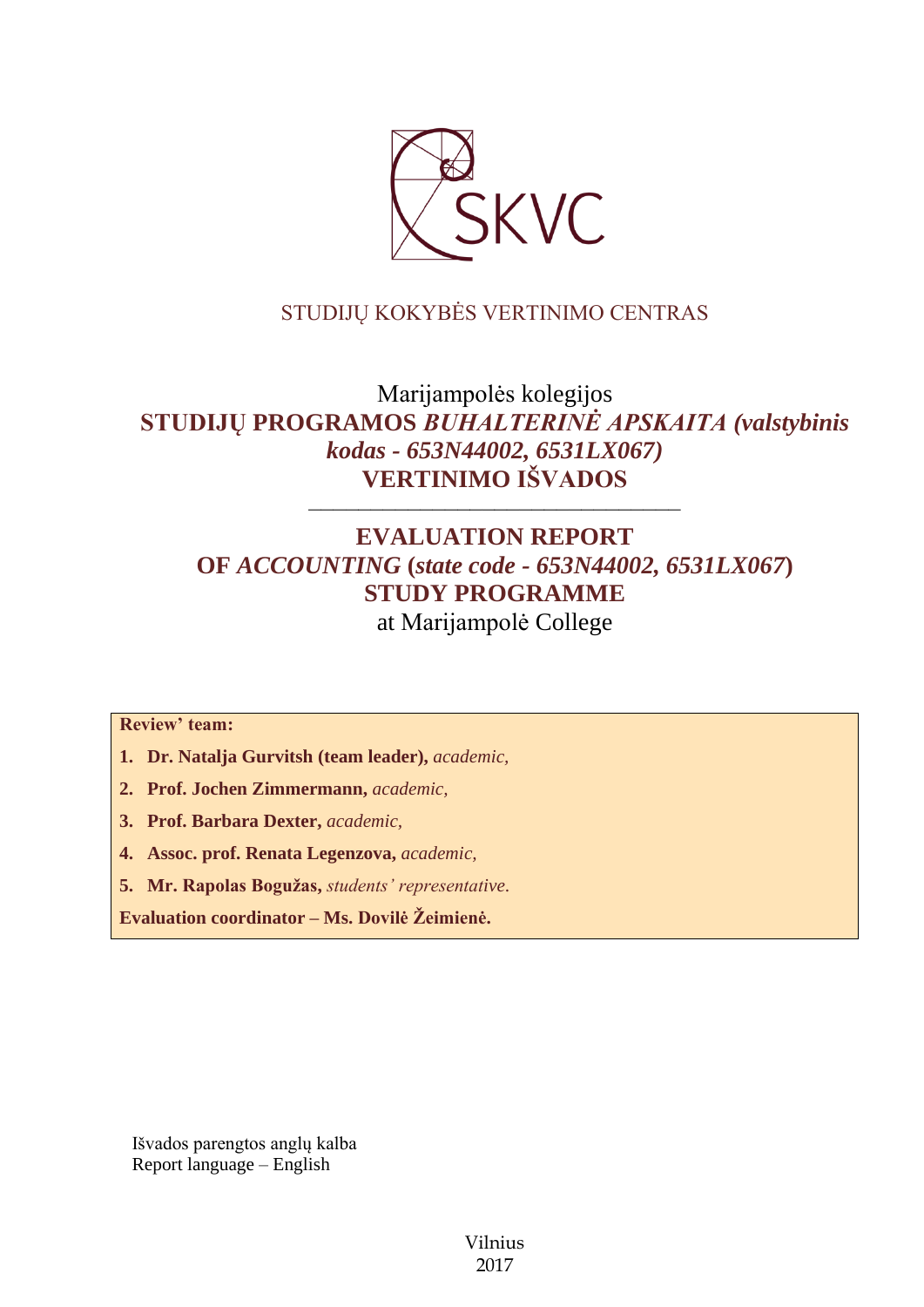## **DUOMENYS APIE ĮVERTINTĄ PROGRAMĄ**

| Studijų programos pavadinimas                           | Buhalterinė apskaita                                                       |
|---------------------------------------------------------|----------------------------------------------------------------------------|
| Valstybinis kodas                                       | 653N44002 (6531LX067)*                                                     |
| Studijų sritis (studijų krypčių grupė)*                 | Socialiniai mokslai (Verslo ir viešoji<br>$\nu$ adyba $)$ *                |
| Studijų kryptis                                         | Apskaita                                                                   |
| Studijų programos rūšis                                 | Koleginės studijos                                                         |
| Studijų pakopa                                          | Pirmoji                                                                    |
| Studijų forma (trukmė metais)                           | Nuolatinė (3), ištęstinė (4)                                               |
| Studijų programos apimtis kreditais                     | 180                                                                        |
| Suteikiamas laipsnis ir (ar) profesinė<br>kvalifikacija | Apskaitos profesinis bakalauras (Verslo<br>vadybos profesinis bakalauras)* |
| Studijų programos įregistravimo data                    | 2001-08-28                                                                 |

\* skliaustuose nurodomi nauji duomenys, kurie pasikeitė nuo 2017 m. sausio 1 d. įsigaliojus Studijų krypčių ir krypčių grupių, pagal kurias vyksta studijos aukštosiose mokyklose sąrašui bei Kvalifikacinių laipsnių sąrangai.

–––––––––––––––––––––––––––––––

| <b>INFORMATION ON EVALUATED STUDY PROGRAMME</b> |  |
|-------------------------------------------------|--|
|                                                 |  |

| Title of the study programme.                          | <b>Accounting</b>                                                                           |
|--------------------------------------------------------|---------------------------------------------------------------------------------------------|
| State code                                             | 653N44002 (6531LX067)*                                                                      |
| Study area (Group of study field)*                     | Social Sciences (Business and Public<br>$Management)*$                                      |
| Study field                                            | Accounting                                                                                  |
| Type of the study programme                            | College studies                                                                             |
| Study cycle                                            | First                                                                                       |
| Study mode (length in years)                           | Full-time $(3)$ , part-time $(4)$                                                           |
| Volume of the study programme in credits               | 180                                                                                         |
| Degree and (or) professional qualifications<br>awarded | Professional Bachelor of Accounting<br>(Professional Bachelor of Business<br>$Management)*$ |
| Date of registration of the study programme            | $28th$ August, 2001                                                                         |

\* in brackets new data provided, valid from 1 January, 2017 after List of study fields and groups of study fields Framework of qualification degrees came into force.

Studijų kokybės vertinimo centras

The Centre for Quality Assessment in Higher Education

©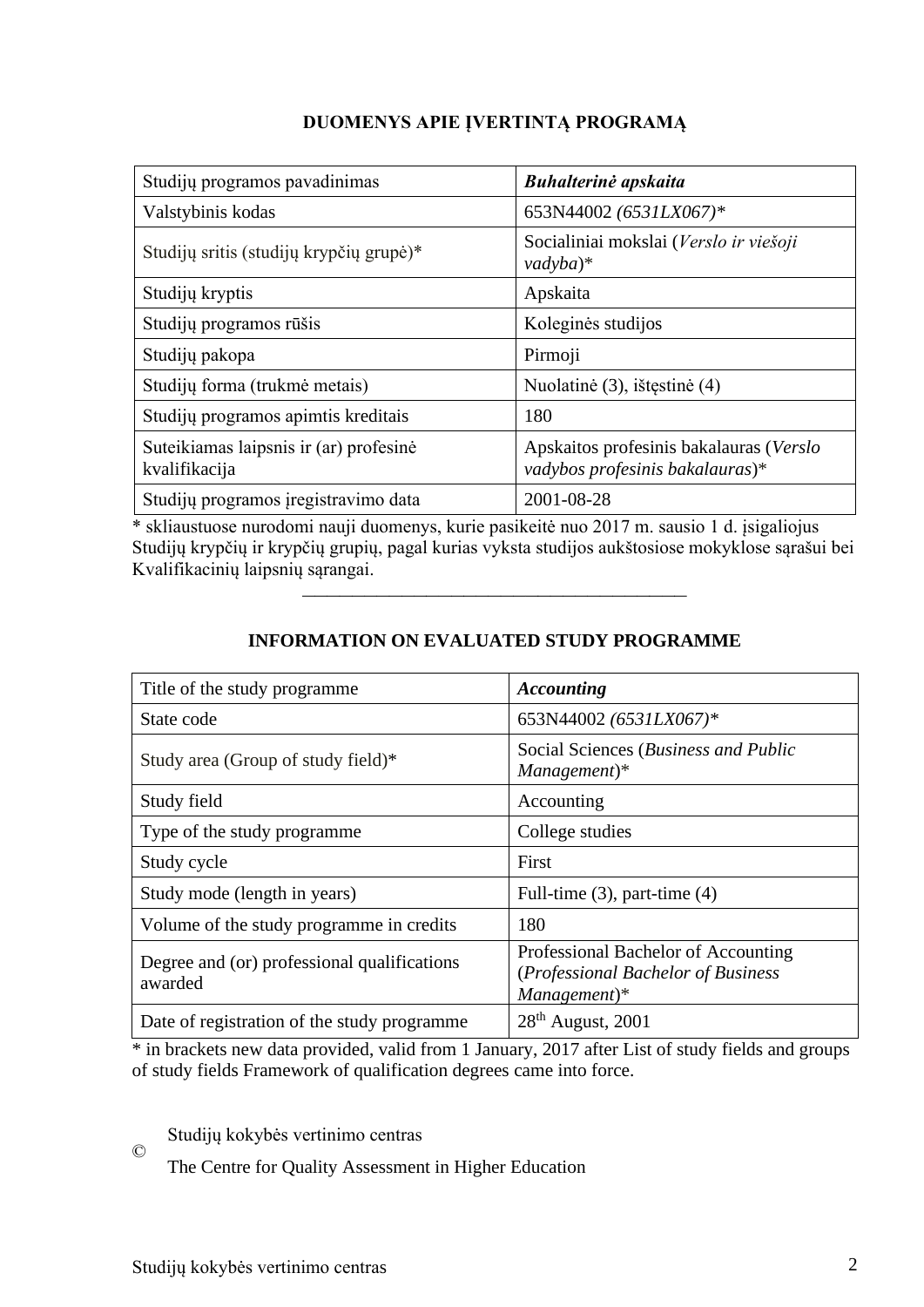| 1.1.                                                                       |  |
|----------------------------------------------------------------------------|--|
| 1.2.                                                                       |  |
| Background of the HEI/Faculty/Study field/ Additional information4<br>1.3. |  |
| 1.4.                                                                       |  |
|                                                                            |  |
|                                                                            |  |
|                                                                            |  |
|                                                                            |  |
|                                                                            |  |
|                                                                            |  |
|                                                                            |  |
|                                                                            |  |
|                                                                            |  |
|                                                                            |  |
|                                                                            |  |

## **CONTENTS**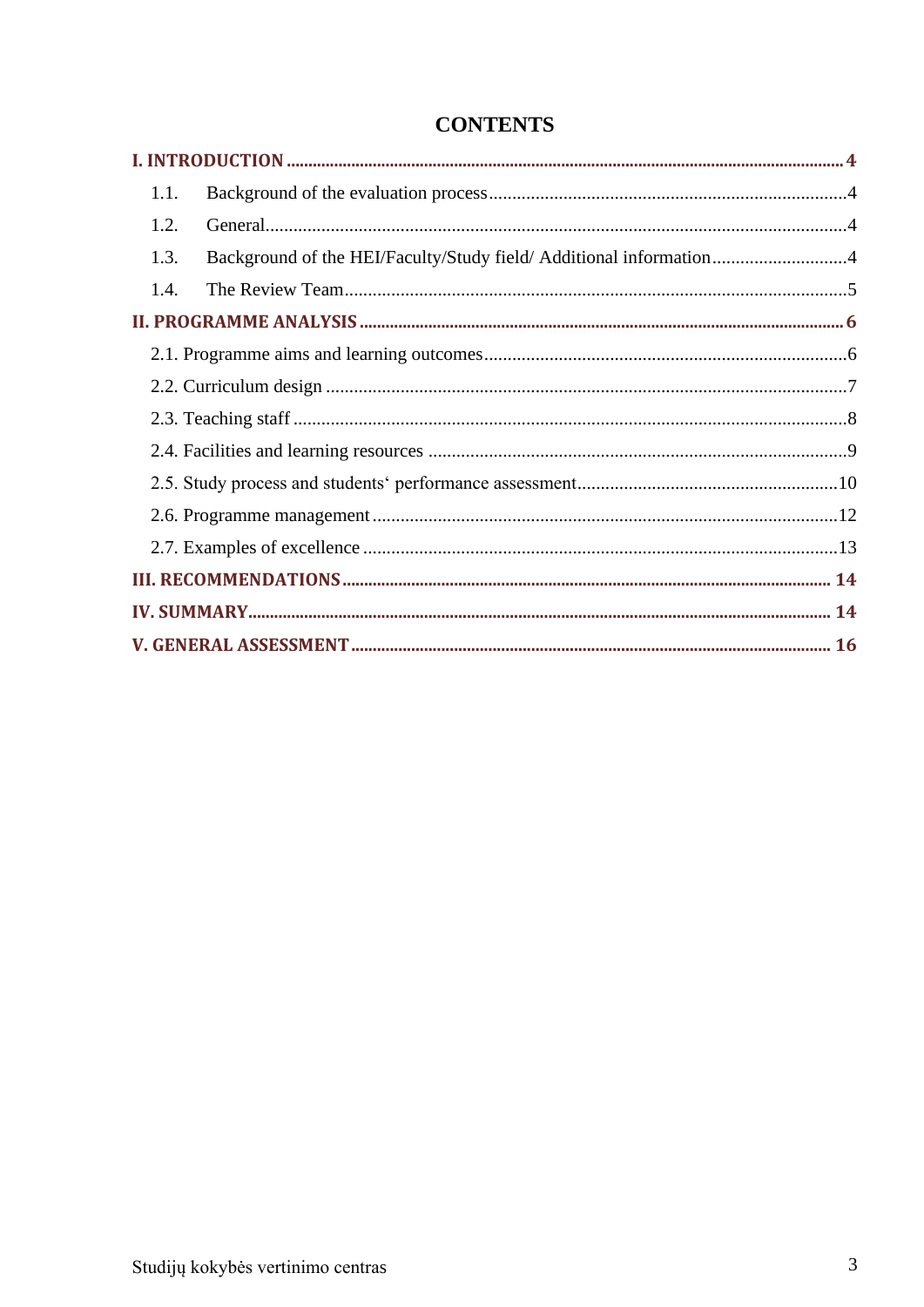### <span id="page-3-0"></span>**I. INTRODUCTION**

#### <span id="page-3-1"></span>*1.1. Background of the evaluation process*

The evaluation of on-going study programmes is based on the **Methodology for evaluation of Higher Education study programmes,** approved by Order No 1-01-162 of 20 December 2010 of the Director of the Centre for Quality Assessment in Higher Education (hereafter – SKVC).

The evaluation is intended to help higher education institutions to constantly improve their study programmes and to inform the public about the quality of studies.

The evaluation process consists of the main following stages: *1) self-evaluation and selfevaluation report prepared by Higher Education Institution (hereafter – HEI); 2) visit of the review team at the higher education institution; 3) production of the evaluation report by the review team and its publication; 4) follow-up activities.* 

On the basis of external evaluation report of the study programme SKVC takes a decision to accredit study programme either for 6 years or for 3 years. If the programme evaluation is negative such a programme is not accredited.

The programme is **accredited for 6 years** if all evaluation areas are evaluated as "very good" (4 points) or "good" (3 points).

The programme is **accredited for 3 years** if none of the areas was evaluated as "unsatisfactory" (1 point) and at least one evaluation area was evaluated as "satisfactory" (2 points).

The programme **is not accredited** if at least one of evaluation areas was evaluated as "unsatisfactory" (1 point).

#### <span id="page-3-2"></span>*1.2. General*

The Application documentation submitted by the HEI follows the outline recommended by the SKVC. Along with the self-evaluation report and annexes, the following additional documents have been provided by the HEI before, during and/or after the site-visit:

| No. | Name of the document                                   |
|-----|--------------------------------------------------------|
|     | Practice requirements and practice reports with grades |
|     | Master theses, with grades                             |
| 3.  | Examples of courses on Moodle                          |
|     | Professional Bachelor final theses                     |

#### <span id="page-3-3"></span>*1.3. Background of the HEI/Faculty/Study field/ Additional information*

Marijampolė College (MK) is a public legal entity, operating in the status of a Higher Educational Institution according to the Law on Higher Education and Research of the Republic of Lithuania No XI – 242 Amending Law and other relevant laws and legislations.

The college has a three-level organizational management structure, which consists of the administration, faculties and departments. MK has two faculties – the Faculty of Education Science and Social Work and The Faculty of Business and Technology. Accounting study programme (the Programme) was launched on 1 September 1992 in Marijampolė Agricultural High School. Since the foundation of the Marijampolė College in 2001 the Accounting Study Programme is run at the Faculty of Business and Technology.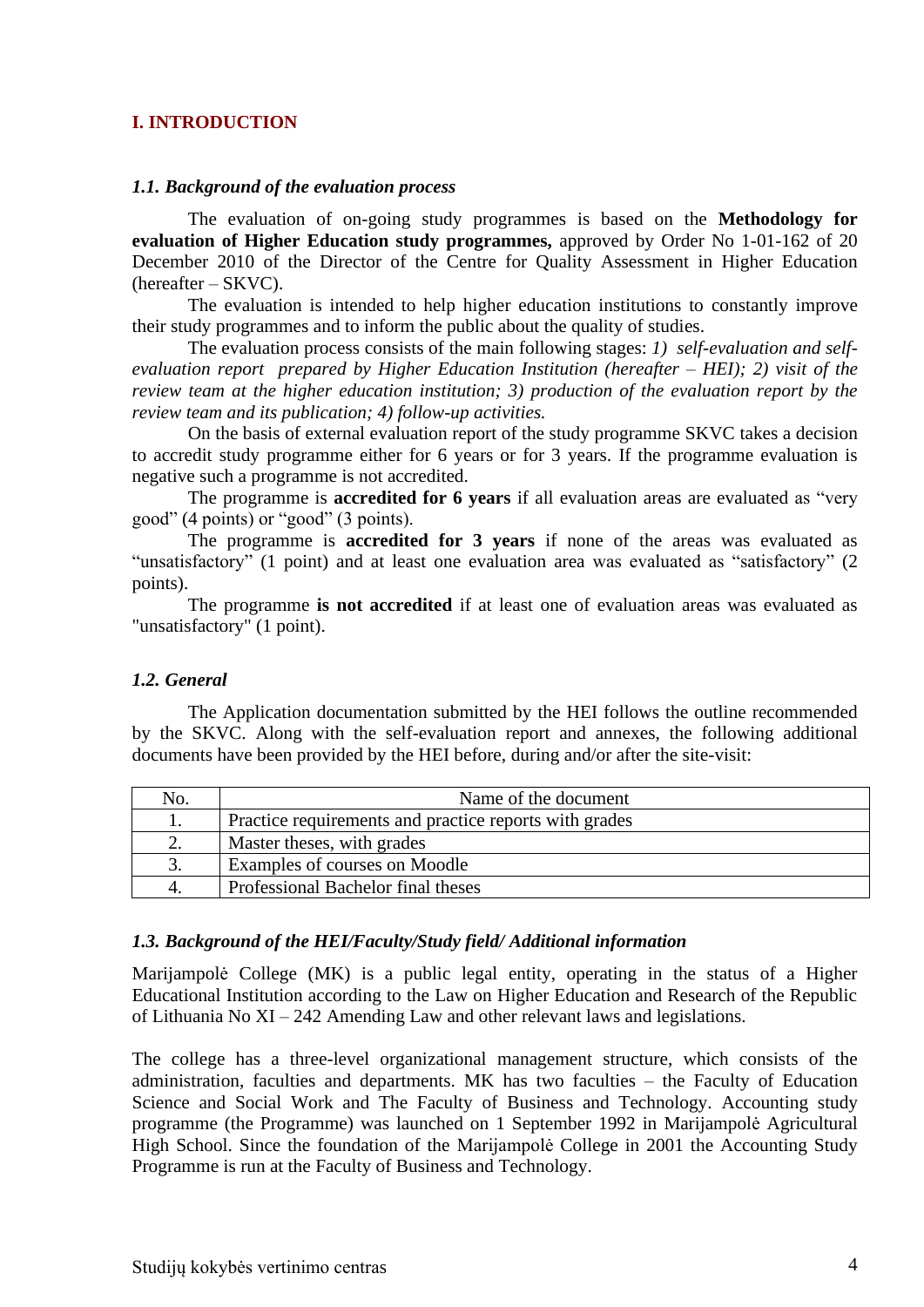Since 2014 the Business and Technology Faculty, has two departments: Business and Economics Department and Technologies Department. The departments run studies, organize and perform applied research, organize conferences, coordinate the preparation and improvement of the descriptions of the study programmes and their subjects (modules), ensure implementation of the supervised study programmes and assess quality of supervised of the study programmes and professional qualifications, methodological activities, resolve the specialists' theoretical and practical training and other issues. Accounting study programme is supervised by Business and Economics Department.

Besides academic departments the organizational structure of MK included the Study Department, the International Studies and Relations Department, the Project Activities Department, the Career Centre, the Self-improvement Study Centre, the Information Technology Centre and the Public Communication and Marketing Department.

In 2013 MK implemented and certified the Quality Management System (QMS) in accordance with the ISO 9001:2008 standard and recertified according to the QMS 9001:2015. Before the implementation of the process management, an introduction of the system is made. The College continuously performs internal audits for verification of specific processes in line with the requirements, provided by the ISO 9001:2008 standard and MK internal guidelines and procedures.

### <span id="page-4-0"></span>*1.4. The Review Team*

The review team was completed according *Description of experts' recruitment*, approved by order No. 1-01-151 of Acting Director of the Centre for Quality Assessment in Higher Education. The Review Visit to HEI was conducted by the team on 23 rd *November 2017.*

- **1. Dr. Natalja Gurvitsh (team leader)**, *Associate Professor, Department of Business Administration, School of Business and Governance, Tallinn University of Technology, Estonia;*
- **2. Prof. Jochen Zimmermann,** *Dean of the faculty of Business Studies and Economics, University of Bremen, Germany;*
- **3. Prof. Barbara Dexter,** *Higher Education consultant, Director of Learning & Teaching, Buckinghamshire New University (until 2016), member of Chartered Institute of Management Accountants, United Kingdom;*
- <span id="page-4-1"></span>**4. Assoc. prof. Renata Legenzova,** *Vice-Dean, Head of Finance Department, Faculty of Economics and Management, Vytautas Magnus University, Lithuania;*
- **5. Mr. Rapolas Bogužas,** *student of Vilnius College study programme Accounting, Lithuania.*

**Evaluation coordinator – Ms. Dovilė Žeimienė.**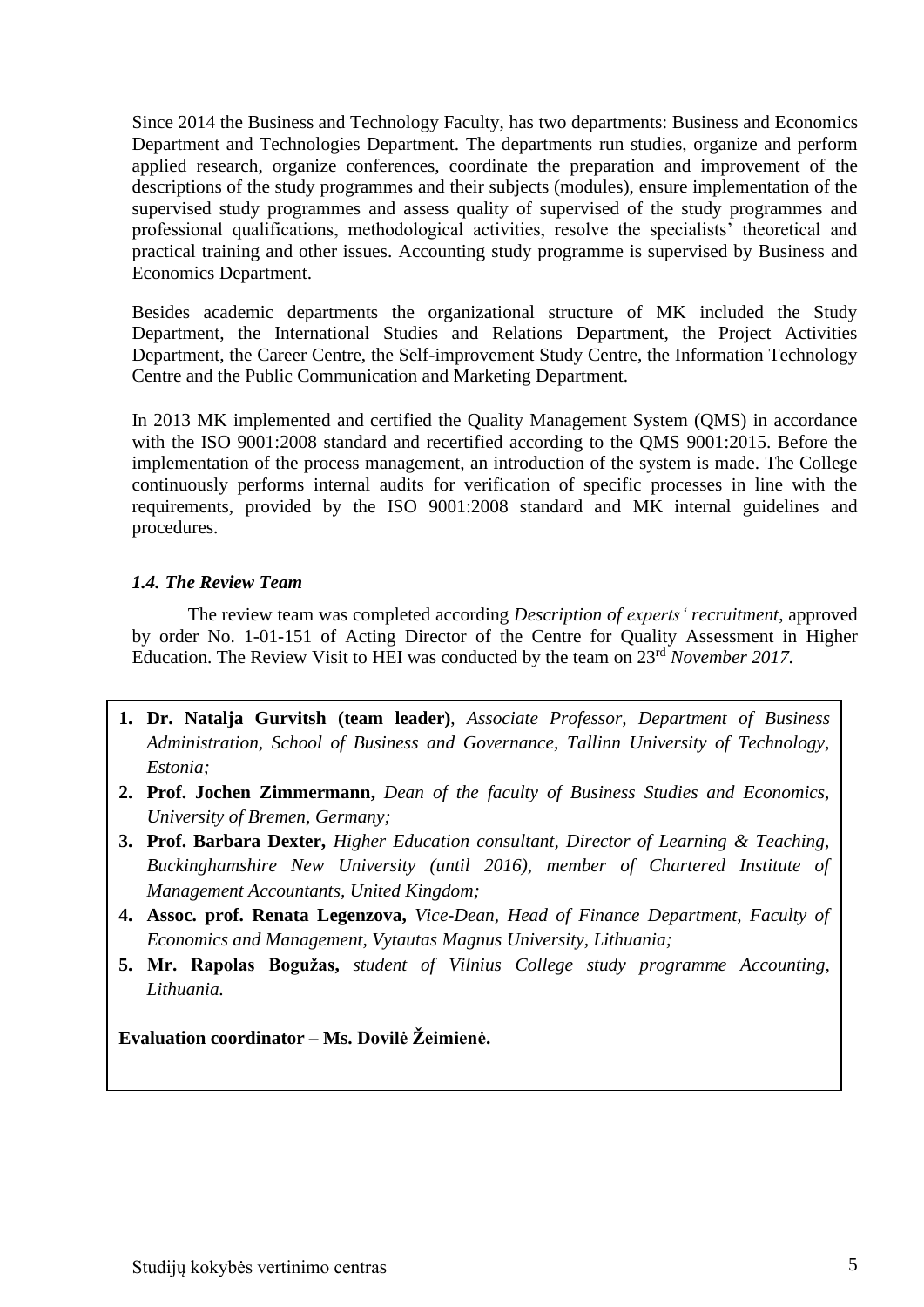### **II. PROGRAMME ANALYSIS**

#### <span id="page-5-0"></span>*2.1. Programme aims and learning outcomes*

The goal of the Accounting Study Programme is "to prepare accounting specialists, able to identify, summarize and analyze financial operations, apply the acquired knowledge in practical activities, improve their special, social and personal skills, necessary in order to successfully develop professional activities and nurture their own needs for continuous education, improvement and development". The panel has concluded the goal of the Programme complies with the general definition of the programme, is clear and corresponds to the mission and general objectives of MK. However, the review panel would suggest having the goal reformulated so that it should be made clear that the Programme prepares professional with Bachelor degree able to perform the abovementioned functions, which also include journalizing financial operations and preparation of various statements for different kinds of stakeholders.

During the SER period the intended learning outcomes (LOs) of the Programme were reformulated to comply with the Descriptor of the Study Field of Accounting. The process involved collecting students, teachers and social partners' opinions and round table discussions. The review panel has concluded that the learning outcomes (LOs) of the Programme are too numerous and therefore seem too complex for the Professional Bachelor Programme, not well defined and clear enough. It was noted that LO's of the Programme repeat (word-to-word) the requirements stated in the Descriptor of the Study Field of Accounting. The review panel would recommend reduce and simplify the LO's of the Programme to better identify the uniqueness of the Programme and make LOs better achievable. For example, it is doubtful if LO 1.3 "knows general principals of Economics, Management, Finance and Accounting Sciences and understands peculiarities of their application in practical activity of accounting field" may be reached with just one subject in the field of finance taught in the Programme (Financial markets and Institutions). LO 3.2 "appropriately applies legislation regulating accounting, international financial accountability and national accounting standards and other normative documents" also should be reviewed and simplified as no subjects on international accounting are currently taught on the Programme. In general, international aspects of accounting are nearly non-existent in the Programme.

The review panel would also recommend reformulating several learning outcomes of the Programme and/or study subjects using in them such words as be "define", "apply", "explain", "analyse", rather than the words "understand, "know", "familiarize" in order to make them measurable. For example, LO 1.4 "understands structure of financial system, types and purpose of financial markets, functions of finance and accounting of public and private sectors" and LO 3.3 "knows the principles of application of professional accountants` ethics code and is capable of following them" should be reformulated. The review panel noted that aims of the several study subjects like Foreign Language (English), Document Management, Basics of Sociology, Accounting Policy are awkward and difficulty to understand and recommends revising the aims and the LOs of all study subjects and, if necessary, reformulate them to make more understandable and measurable.

Information about the goal of the Programme and its LOs is made publicly available on the MK website, in AIKOS, via study fairs and exhibitions, open-door days, leaflets and brochures, during introductory visits to schools, in leaflets, brochures and magazines, participation in various local events.

In general, the title of the Programme, its goal and LOs are consistent with the type and level of studies and the level of qualifications offered. However, the intended LOs, the content and the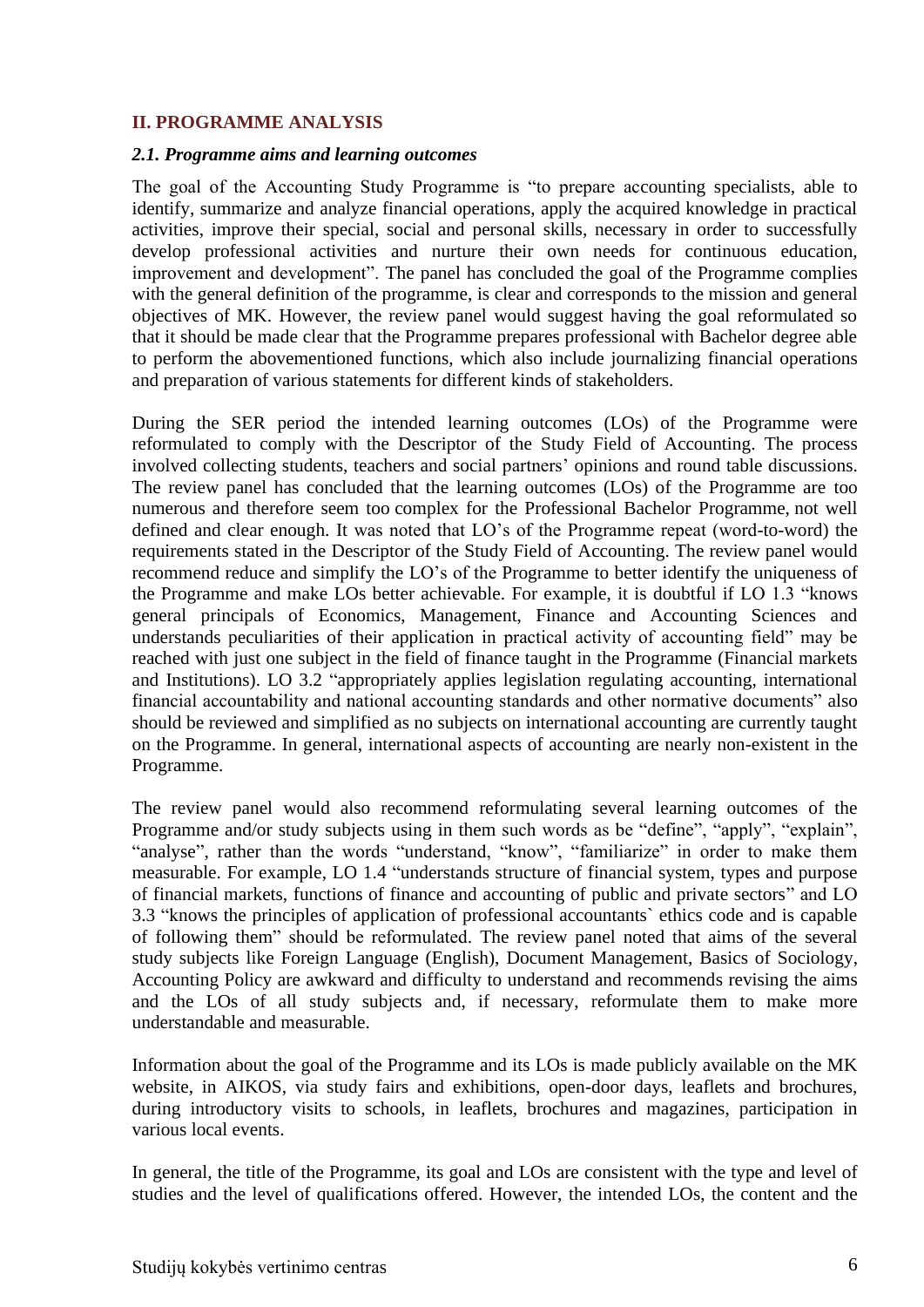qualification offered is not fully compatible with each and not very well tuned as LOs are too complex and need to be reduced and simplified.

The Programme is clearly based on the labor market's needs of regional market. This statement was supported by social partners during the visit to MK and by the data of the Lithuanian Labour Exchange, Marijampolė Local Labour Exchange, and Marijampolė Region Development Plans 2008-2013 and 2013-2018 as well as the demand for in accounting specialists in Marijampolė Region. The Programme is strongly regionally oriented and has well-established reputation of students. During the meetings with social partners and graduates it was clear that the Programme provides well-educated specialists demanded in regional organizations. The Programme is constantly updated according to the requirements of the market and social partners. However, very low number of students raises concerns about the sustainability of the Programme. Based on the current enrolment trends, the review panel would recommend considering to concentrate on part-time studies, especially taking into consideration that such studies are more suitable for working students.

## <span id="page-6-0"></span>*2.2. Curriculum design*

Having analyzed the SER, the panel confirmed that the Curriculum Design and the structure of the Programme satisfy legal requirements in Lithuania. Duration of the studies for the full-time students takes 3 years (6 semesters); part time  $-4$  years (8 semesters). The scope of the study Programme is 180 ECTS. It consists of general college courses - 15 ECTS; study field courses - 126 ECTS (including practice); the bachelor thesis - 9 ECTS; free elective courses (in the field of studies) - 9 ECTS; and so-called "alternatively elective courses" - 21 ECTS, which are field courses from which students can choose. Full-time and part-time study forms are equivalent, objectives and expected LOs are analogous. The workload of the students is mostly controlled by credits and their distribution is even. The study plan includes no more than 7 courses per semester. The courses are taught by experienced and highly educated teachers, who provide students with full support if needed.

The Study Programme Committee had to consider relatively few remarks from the previous accreditation with respect to curriculum development. Several changes to the curriculum have occurred since the last accreditation. They were based on the survey of students, social partners and teachers and were due to introduction of the Descriptor of the Study Field of Accounting and subsequent revision of the intended LO's of the Programme. The scope of Mathematics was reduced from 6 to 3 ECTS; the subjects of Philosophy (3 ECTS), Language Culture (3 ECTS) and Business Ethics (3 ECTS) were abolished; the IT Practice was replaced by Accounting Practice (6 ECTS). New subjects were included: Accounting of Household Activities (3 ECTS), Documents Management (3 ECTS), Basics of Sociology (3 ECTS). The review panel concluded that most of such changes are under discussion. During the visit they were not well explained by the Study Programme Committee. Given the broad discussion in the field of Accounting on ethical behaviour, abolishing this module is not typical. Although it was explained during the visit that business ethics is taught within Psychology subject, the panel would recommend making business ethics (or professional ethics) more visible in the Programme. Replacing Philosophy with Sociology seems somewhat arbitrary. Further, the reduction of Mathematics as a general analytical tool seems to reduce the acquired analytical skills. The subject of Micro- and Macroeconomics (3 ECTS), which is finished with a thesis, was included instead of the Basics of Economics (6 ECTS). While the alteration in the topic makes it clearer that economics need to reflect both micro- and macroeconomics, the choice of assessment is not convincing. At this early stage in the education process, written reports do not seem to be adequate to assess the skills to be acquired in the module. Micro- and Macroeconomics (as well as other subjects, for instance Statistics) reflect a difficulty between the relation of full-time and part time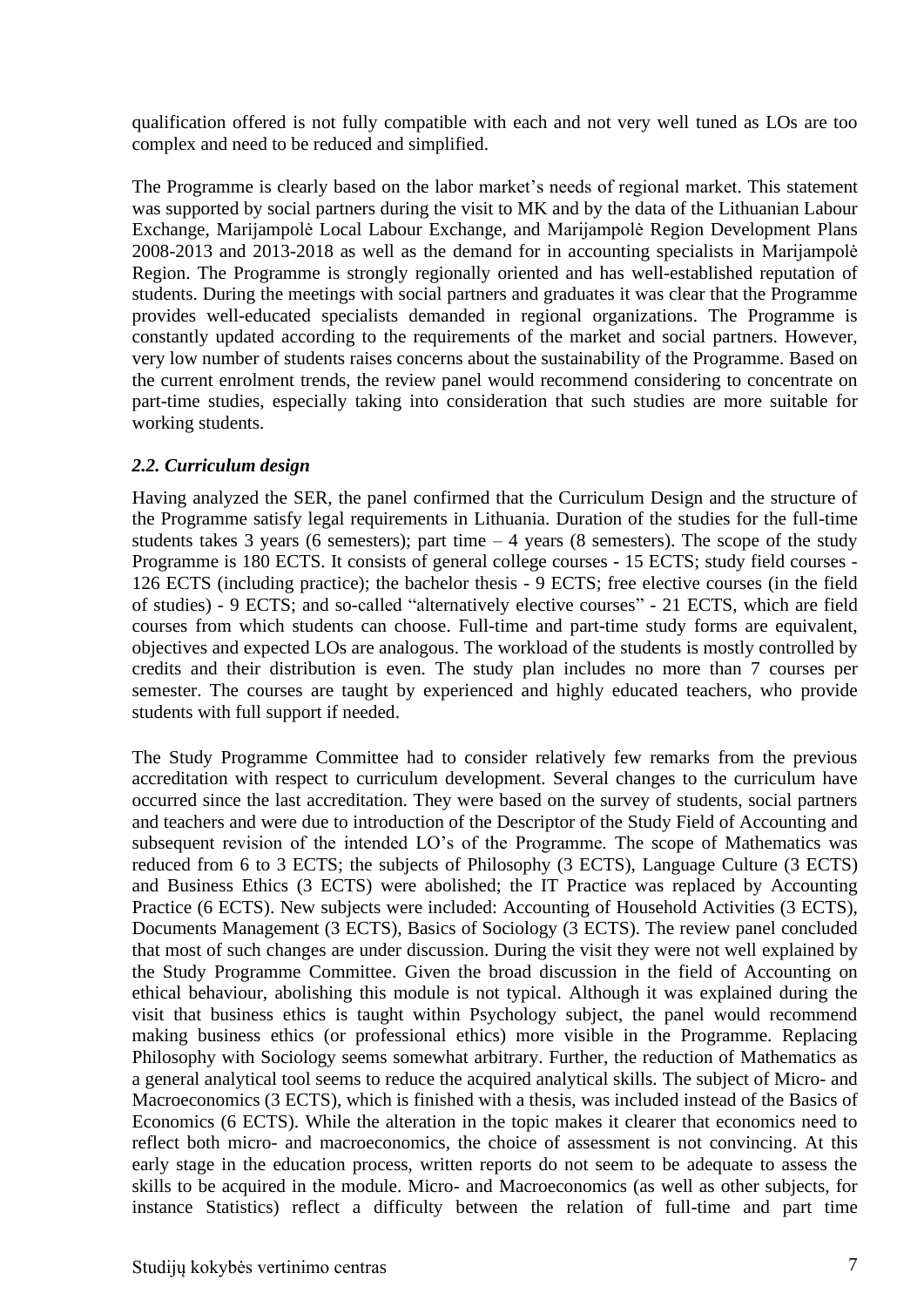programmes. The syllabi suggest that in the part time programme topics are simply dropped or substantially abridged. Self-study time makes up for – merely technically – the loss of teaching hours. In many courses, the teaching hours are far too low to reach the desired learning outcome. For example, the syllabus of Statistics claims to develop LO 2.2 "able to use modern information technologies, apply effective research methods and models with targeted accumulation of information for analysing of accounting issues". However, the course is providing no meaningful inductive statistics.

Considering feedback from stakeholders, the field courses now contain broader accounting and finance related topics within such subjects as: Financial analysis (3 ECTS), Financial markets and institutions (3 ECTS), Accounting policy (3 ECTS). Also, the amount of credits for Management Accounting and Internal Audit and Control were increased from 3 ECTS to 6 ECTS. However, the implementation does not convince. The course Accounting policy seems an assortment of unrelated topics; Financial Markets and Institutions also refer to a number of only loosely related issues (e.g. the integration of Lithuania into the EU's financial system, money markets and derivatives).

After abolishing specializations and upon introducing elective subjects, the students have the possibility to study Trade Companies Accounting, Agricultural Companies Accounting and Budget Institutions Accounting. Based on the meetings with students, alumni and social partners the panel concluded that such changes correspond with the market needs, however given the low number of students, sustainability of three groups of electives is under discussion.

Based on the information provided in SER, discussions with teaching staff, students and alumni the review panel has agreed that the subjects are taught in a consistent manner, and subjects or topics are not repeated. Nominally, the content of the modules corresponds to the type and cycle of studies; many topics seem to be taught only superficially in many subjects. This makes it unlikely to achieve the intended LOs, as was demonstrated at examples. Overall, the scope of the Programme, in particular the classroom delivery as indicated by the syllabi make it unlikely that the currently existing complex LOs can be fully achieved. However, the panel agrees that firstly the intended LO's have to be reduced as simplified; afterwards the content of the study subjects should to be reviewed.

## <span id="page-7-0"></span>*2.3. Teaching staff*

MK staff teaching at the Accounting study programme consists of 18 lecturers, including four with 4 PhD. Majority of the teaching staff has more than 20 years' teaching and long practical experience in the areas of taught subjects. The majority of the staff (77.8%) is permanent employees. All the teaching staff is accepted to their positions in as a result of competition for a 5 years' term, in accordance with the Provisions of assessment of lecturers and competitions for positions at MK. The number and qualifications of the staff comply with the requirements of the Lithuanian legislation. Teaching staff turnover rate is low, the main reason is changes in the study plans.

Based on the information provided in in SER and discussion with administration, teachers, students and social partners, the review panel got a sufficient assurance that the Programme is taught by highly qualified and committed teachers who have adequate teaching and practical experience, who are highly committed to the development of individual careers of the students, who are engaged in applied research in thematic areas which are part of or related to the subjects taught. During the SER period no foreign full time or visiting teachers had taught under the Programme.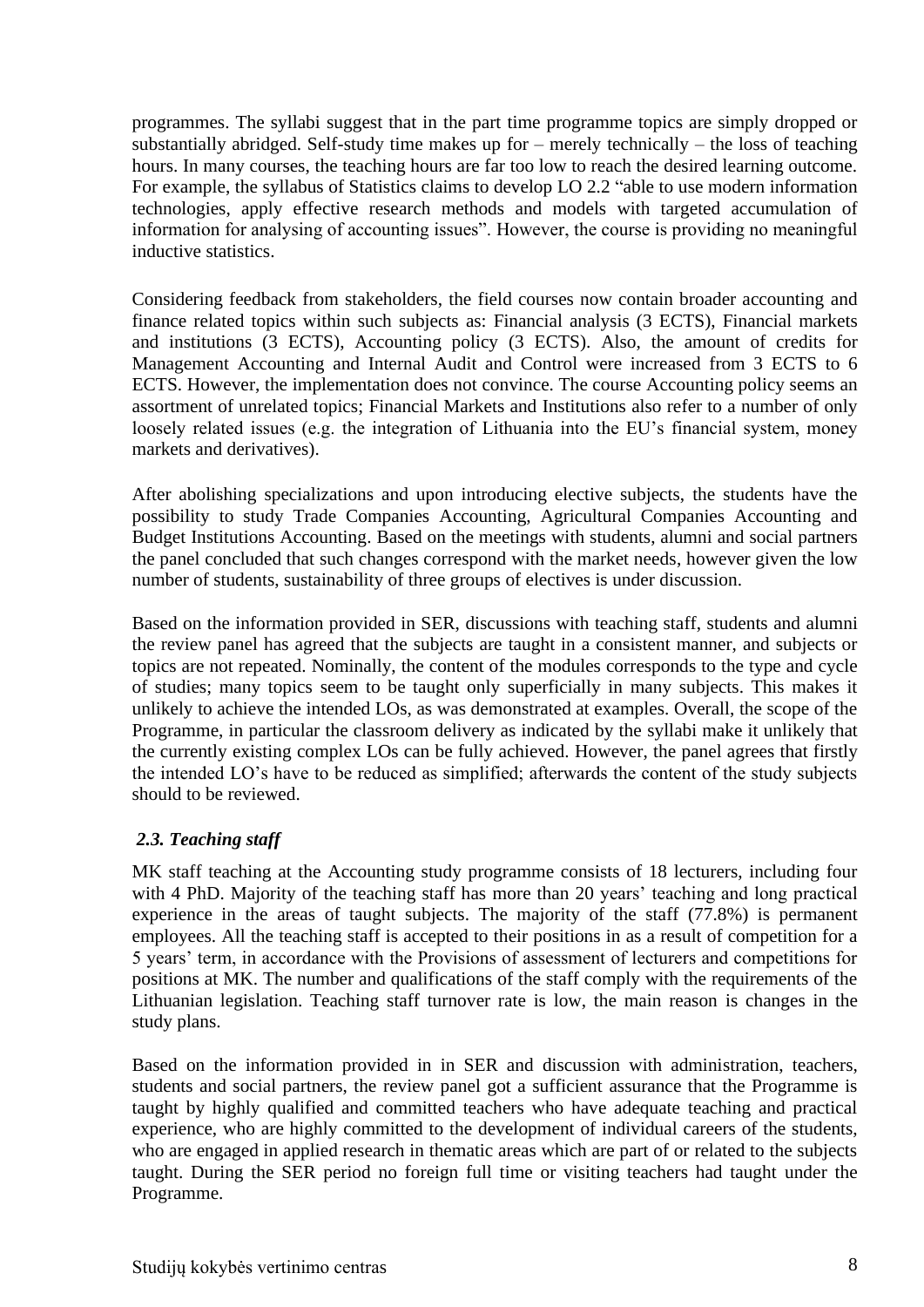MK provides teaching staff with various opportunities to update their personal skills and professional qualification and encourage them to do so. Teachers prepare their personal annual development plans. Teaching staff expressed satisfaction with how MK is supporting their professional development. Over the last few years teachers of the Programme attended courses, seminars, participated in conferences, projects, events organized by MK, various associations, institutions of higher education. The review panel noted that over the SER period international mobility of the teachers has decreased with only a few teachers participating in ERASMUS  $+$ programs or international events and projects. Teachers of the Programme participated in English language courses, but during the meeting not all the teachers were able to speak in English. As the administration as well as the teachers admits insufficient foreign languages skills, the panel would recommend further improvements in this area.

Teaching staff of the Programme carries out applied research according to their selected field of scientific activities write articles and give presentations in conferences, conduct courses and workshops. In order to create the conditions and encourage lecturers to participate in scientific activities, MK in 2013 commenced publishing the periodical scientific publication HOMO-SOCIETAS-TECHNOLOGIAE dedicated to scientific, theoretical and empirical studies of social, humane and technological sciences. During the meeting it was acknowledged that applied research of the teachers also involved some students. The panel noticed that student involvement in the applied research activities is relatively low. Therefore, the panel would recommend emphasizing the role of applied research (especially for regional community) and involving students in such activities.

## <span id="page-8-0"></span>*2.4. Facilities and learning resources*

Information provided in SER, discussion with administration, students, teachers and other stakeholders of the Programme as well as on-site inspection revealed that classrooms, laboratories and other premises (canteen, etc.) are adequate both in size and quality in respect to actual number of students. The premises, dedicated for studies, are in compliance with the requirements, provided by the occupational health and safety and hygiene norms. However, it was also noted that MK does not have self-study rooms, resting places. The panel observed that the existing premises are outdated in style, are more suited for passive studies rather than active, problem based learning; they do not inspire creative learning environment.

As provided in SER and confirmed during the visit classrooms are equipped with computers, multimedia projectors, boards and other required devices. Although the SER says that hardware and software is constantly renewed, during the visit the panel noticed that rather old version of MS Office is still used. MK also acknowledges in the SER "information technologies are continuously implemented in classrooms however the need is still not fully satisfied". Regarding specialized accounting software - the students get in depth knowledge of two accounting programs: Debetas and Stekas. During the visit alumni and social partners confirmed that knowledge of two specialized accounting software is sufficient for the market. Both students and teachers verified that intranet and Moodle are also used to facilitate the study process. Currently materials for 35 study subjects are uploaded to Moodle proving the efforts of MK to employ elearning environment. However, the level of complexity and distant learning readiness of those courses is not high. The review panel draws attention that possibilities of e- learning are underexplored in the Programme, especially having in mind high level of part time students.

Student practices are given a high importance in the College. The students acquire the initial practical work skills at the Business Practical Training Company Marko Mantingėlė and at theTrade Practical Training Company Marko Verslas. In-college practices are adequate for the level of studies and provide students with skills in a range of business activities. Social partners,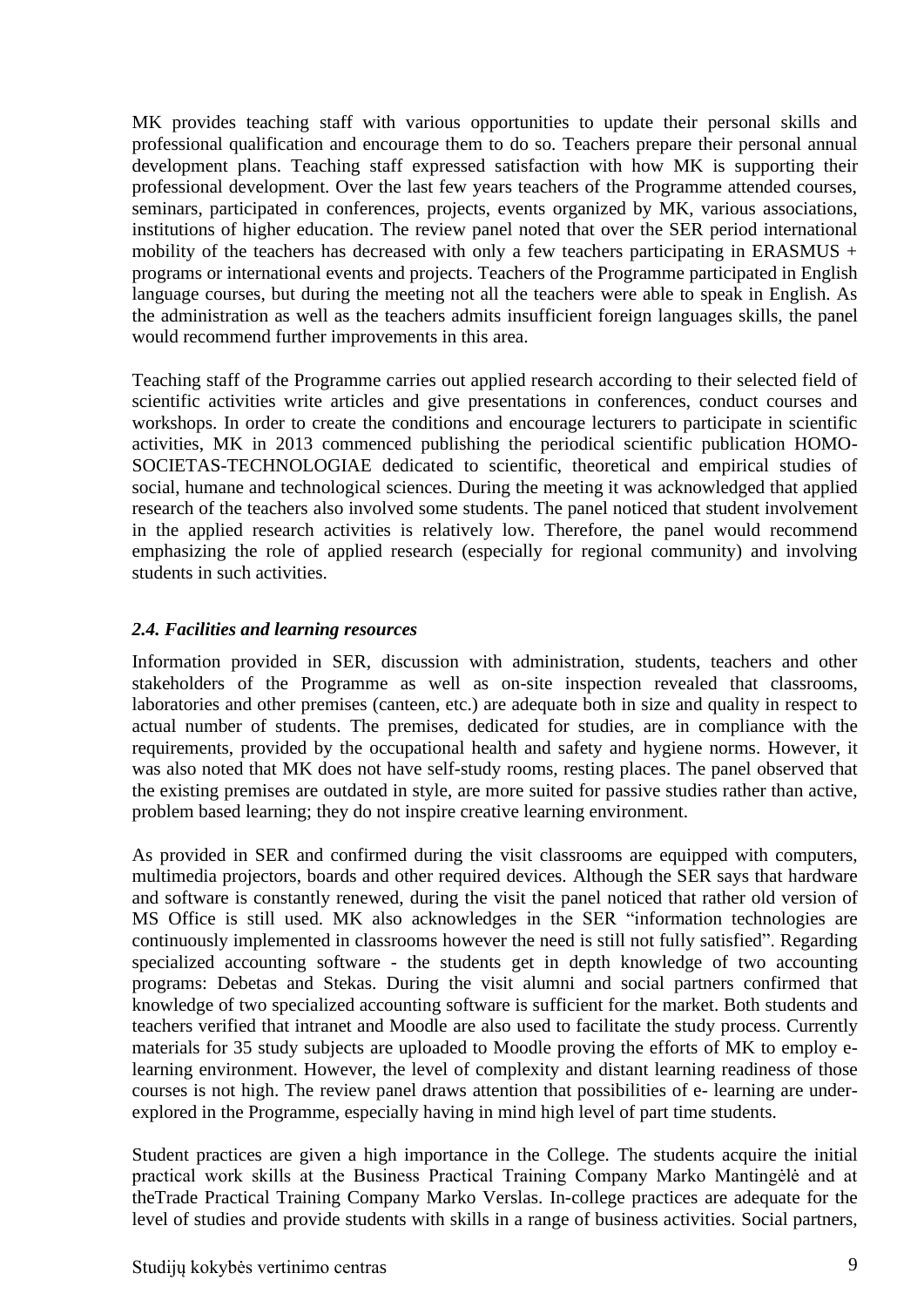students, alumni and teachers verified that personal relationship of the teachers with local businesses is one of the main ways to provide students with practice placements. Although MK has the Career Centre neither students and alumni nor teachers acknowledged existence or functions of this Centre. The panel would recommend making activities of the Career Centre more visible to students, teachers and social partners and put more attention to formalized practice placements via formal agreements with business entities and governmental institutions (especially taking into consideration that social partners expressed their opinion of being underexplored by MK)

As stated in SER, the library of MK has a common reading-room and a computer reading-room and stores, handles and provides to the readers the publications (textbooks, newspapers, journals) published in Lithuanian and in foreign languages. The College provides an access to the database of the American Center under the US Embassy, however other databases (i.e. EBSCO) available in majority of Lithuanian higher-education institutions are not accessible. Library has relatively low funds and a small number of books in English and other foreign languages. As stated in SER in 2016 a total of 887 EUR were spent to purchase accounting related books and a total of 80 items were purchased which seems insufficient to provide students with up to date textbooks and periodicals. A review of students' bachelor thesis proved that students do not use contemporary scientific literature to conduct their research. Based on this and on the inspection of the library resources the review panel has concluded that the teaching materials (textbooks, books, periodical publications) are not adequate and accessible. Current level of Moodle adoption and use of other e-resources (laws, accounting standards and taxation requirements) do not compensate such shortage.

## <span id="page-9-0"></span>*2.5. Study process and students' performance assessment*

The admissions are carried out through The Lithuanian Higher Institutions Association for Organizing Joint Admission (LAMA BPO) following the rules of joint admission. The contest score for the entrants is formed in accordance with "The Description of the Procedure of Ranking of Graduates of the Secondary Education Programme" which is approved each year by order of the Minister of Education and Science. The admission requirements are based on the established tradition of accounting programs of Lithuania and changes in the admission criteria, which occurred over the SER period, were also nationally enforced.

The studies process is organized in accordance with the quality management system procedures, which are constantly updated. Based on the information provided in SER, discussion with administration, students and teaching staff, organization of the study process is clear and acceptable to achieve the LOs (which, as stated before, must be reduced and simplified). Study process involves lectures, seminars, laboratory assignments, homework, term papers and practical training (simulations). Students are also encouraged to make presentations and participate in discussions. Students are appointed supervisors for practices, term papers and final paper. Students are mostly happy with the teaching methods. In order to ensure the efficiency of the wished results and reliability of the students' works, continuous feedback is kept. The lecturers and students discuss the results of intermediate and final credit tasks and analyze the reasons for insufficient mastering of the studies materials by the students. Since 2013 the students can use the academic base, i.e. the Internet portal, provided to the students for viewing their personal academic and financial data.

According to the SER students' scientific researching skills are systematically shaped throughout the study process. The initial skills are commenced to be shaped when performing the subjects' practical and independent tasks and term papers (projects). Later, the scientific researching activities are developed by writing the final thesis, based on which presentations are given at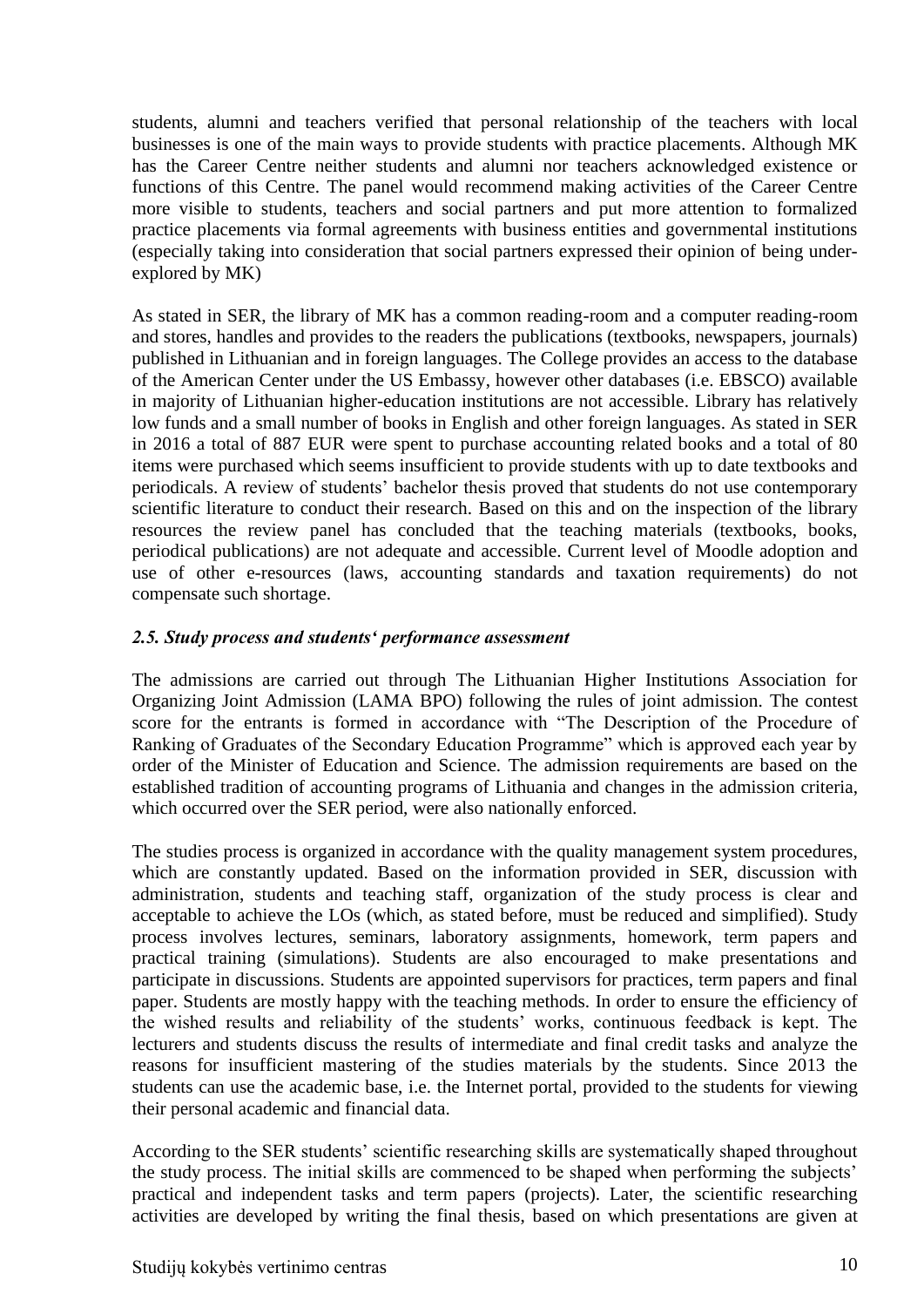Lithuanian and international scientific conferences. Based on the review of the content of final bachelor thesis the panel concluded that more emphasis on the quality of students' scientific research (topicality, scope and depth of analysis) should be placed. In the bachelor thesis both theoretical part (especially the review of previous research) and practical part (practical applicability of the conducted analysis) should be strengthened. This conclusion also reinforces the need for more up to date scientific literature in Lithuanian and foreign languages and full access databases as well as encouragement for the students to use them.

During the visit it was noted that student mobility programs have low participation. In 2016 two students of the Programme participated in Erasmus + practice in Italy. MK provides opportunities for students to take part in Erasmus + exchange program, but there doesn't seem to be a demand for it. The panel has learned that low participation in mobility programmes is due to high number of part time students and low perceived value of the mobility both by students and by social partners. The language skills of students need improving as well. The review group would recommend emphasizing opportunities for both full-time and part-time students to take part in mobility programs as well benefits of such experience for the further career of the graduates.

The College ensures and adequate level of academic and social support. The panel has learned that academic support is adequate and accessible. The virtual learning environment Moodle and intranet are being used to communicate and to provide students with study material. The students confirmed that they receive face-to-face consultations and teachers are readily available to help when needed. The review group has found out that the students are highly motivated and appreciative. They are satisfied with the provided consultations and overall level of studies. Regarding social support, the students of full-time studies, fully or partially state funded, receive scholarships according to the approved provisions. Depending on their achievements and observance of the College's internal rules, the students may receive motivational scholarship and one-off scholarship, which are allocated according to students' requests, stating the reasons and accompanied with the documentary evidence. The allocation of support is discussed each month during the meeting of the Scholarship Allocation Commission. Motivated students also have a possibility to receive scholarships from the social partners. All the full-time or part-time studies' students are provided with a dormitory.

The panel agreed that the assessment criteria are clear and well communicated. Student assessments are carried out according to internal regulations and procedures. Criteria are publicly available. College uses ten-point criteria based evaluation scale and cumulative evaluation system. The cumulative score may consist of the assessment of intermediate written and verbal credit tasks, presentation of project works and other assignments, provided by the lecturers. No less than 50 per cent of final evaluation is assigned to the examination. The student, who fails to pass the examination, defend the project or otherwise get the credit for the subject under the study programme, has the right to take the examination or credit repeatedly, in accordance with the procedure, established in the College.

The criteria for assessment of the final thesis are established in observance of the principle of impartiality and compliance with higher education requirements, formulated referring to the foreseen learning outcomes and correspond to them. The panel has examined bachelor theses and a selection of term papers and concurred with final grading decisions, whilst recognizing some limitations in the level of the practical applicability of the results and the generally low number of citations of up to date Lithuanian and foreign literature (especially scientific) sources.

The Programme has implemented the system of "Assessment and recognition of acquired competences in non-formal adult education of Accounting study programme" and this is the only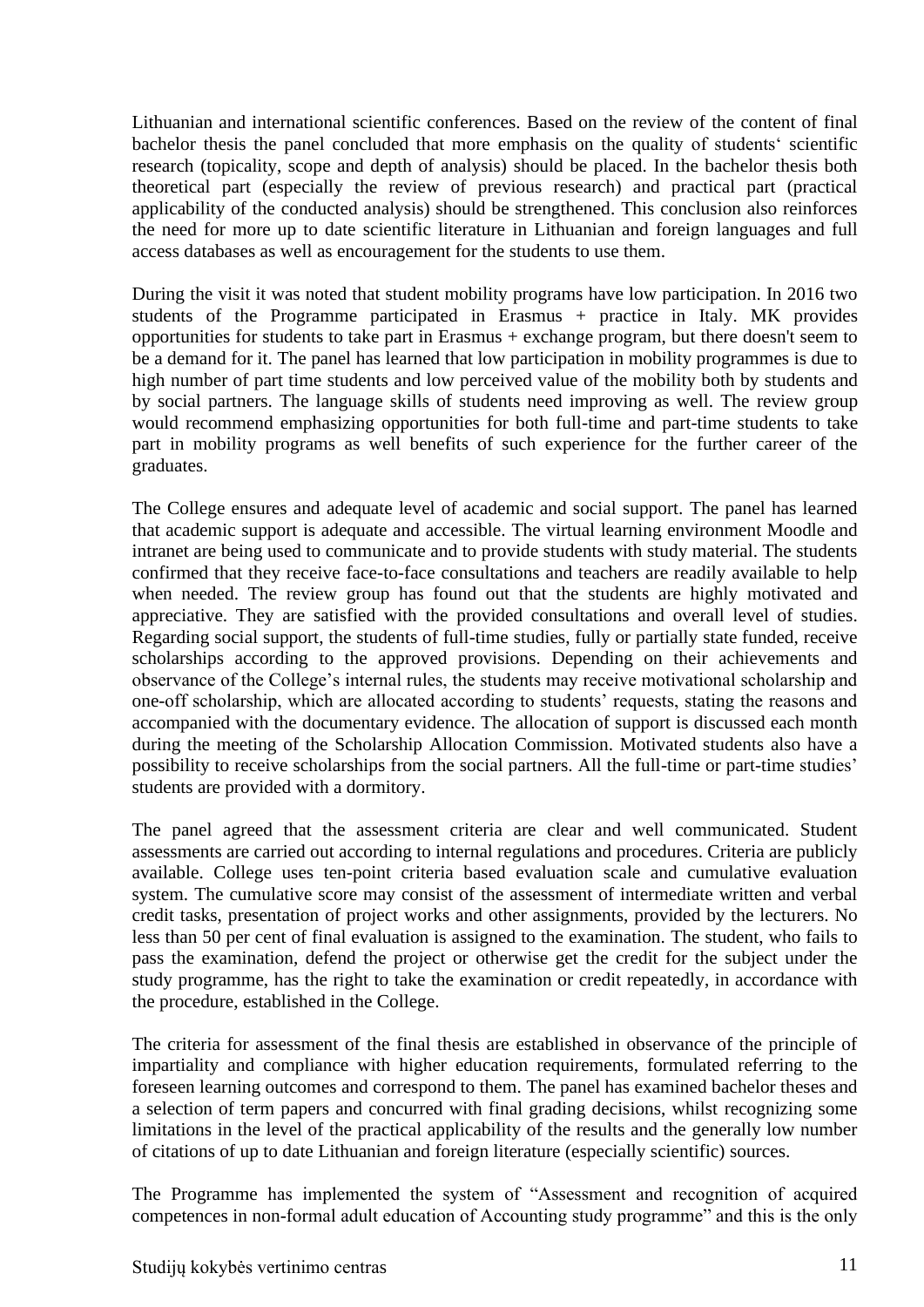programme in MK, which employs such system in practice. Students of the Programme and other interested accounting practitioners have the possibility to receive credits for the skills, acquired informally and independently passing the formal evaluation process. This is an exceptional feature of the Programme.

Based on the SER, large share of graduates of the Programme find jobs. The College is aiming most of its graduates at the regional job market, which is satisfied with the specialists it provides. The practical approach to teaching is particularly welcomed by social partners, who also noted well-established reputation of the students and high commitment of the teaching staff to the students' career development. Part of the Programme's students is employed while studying. Heads of companies search for future employees and the students' professional activity practice is a perfect way to test the future employee's competence. It is noticed that the students, who perform well during the practice, quite frequently remain working for the respective companies. The social partners are closely involved in the management of this Programme to make sure that the graduates live up to their criteria.

The studies process is organized in observance of the quality management systems procedures. When organizing the studies process, attempts are made to create the condition for studying to students with different needs. The Studies Regulation of the College provides for different forms and ways of studying and crediting the learning outcomes at other higher educational institutions. The College attempts to apply all the forms of studying in the most flexible way possible. The students may study according to an individual studies plan. In case of serious reasons, the student may be allowed to attend lectures according to an individual time schedule.

In order to ensure diligent studying, the College's Academic Council approved the Code of Academic Ethics, which establishes the students' behavior norms and obliges to observe and not violate them. In order to ensure transparency of reporting, the respective commission may be invited to the subject's reporting sessions. The students' term papers and final theses are reviewed by using the www.plag.lt system.

The College has the Appeal Commission, therefore the students, who disagree with the evaluation, may appeal against it. During the analyzed period none of the Accounting Study Programme students hasn't provided any appeals.

## <span id="page-11-0"></span>*2.6. Programme management*

MK's quality management procedures are certified under ISA 9000. They are in compliance with the Standards and Guidelines for Quality Assurance in European Higher Education Area. The re-certification of ISO9001 in 2016 gives a level of assurance and credibility to the formal processes and policies. Information provided in SER and gathered during the visit allowed concluding that responsibilities for decisions and monitoring of the implementation of the Programme are clearly allocated and that the internal quality assurance measures are effective and efficient.

The Study Programme Committee (SPC) is the prime body for quality oversight and they undertake student surveys at the end of each semester (including on teaching quality) and a programme evaluation at the end of each year. The SPC and the Department discuss the data alongside other information relating to the Programme. The Career Centre gathers information and data relating to labour market and graduate employment.

In order to ensure the students' satisfaction with the quality of studies, 28 processes and procedures are prepared, which ensure the requirements for the studies, assessment of the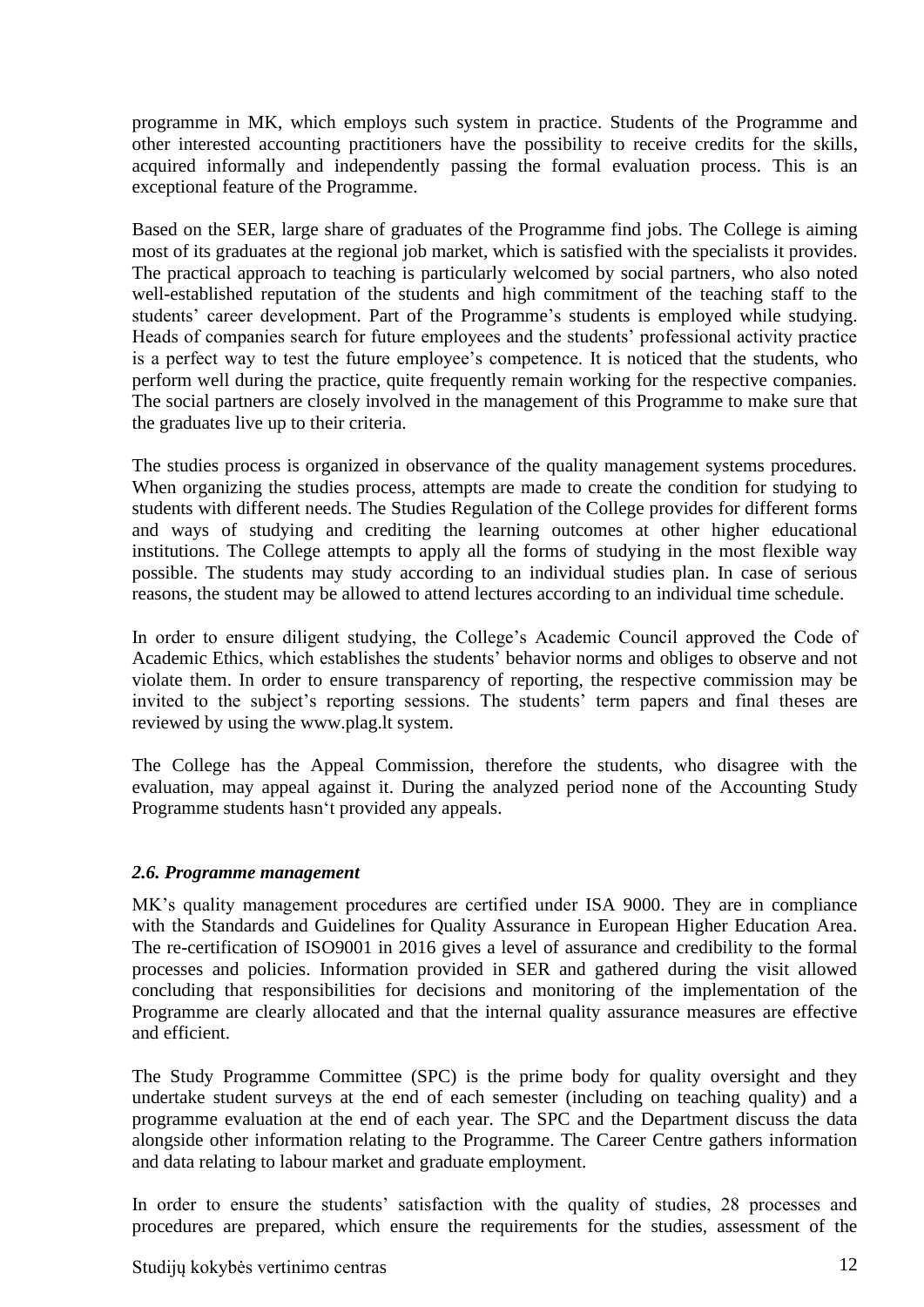studies' quality and the feedback. The SER identified four levels of responsibility (College/ Faculty/ Department/ Study Programme Committee) in line with designated procedures. The managerial line of reporting is explicit and deemed rational, whilst the deliberative committees and meetings represent complementary provision for quality assurance and enhancement. During the visit the panel received a reasonable assurance that all the quality assurance related procedures are followed in daily activities of MK. However, the panel also got an impression that high number of rules and procedures for a relatively small College creates inward-looking organizational culture, which might become an obstacle for further development of the Programme and MK. The panel recommends shifting organizational culture towards more collegial decision-making oriented and empower the SPK rather that keeping all the management and decision-making in the institutional level.

During meetings with administration and social partners the panel learned about the importance and the need for the Programme and the College in the region. However, the panel also felt that due to the existing procedures and institutional hierarchy, this particular Programme cooperates with and involves social partners much less as it would be expected in a regional college (except for individual involvement of teachers). Social partners also confirmed that they are underexplored and would be willing to participate more in the delivery of the Programme. The panel recommends strengthening involvement of the social partners - not only designing and reviewing the Programme but also more actively engaging in lecturing and sharing best practices with the students.

The SER includes programme data for the past five years, including on admission, student progression and success, graduate employment, staff. The SER provides examples of programme improvements made following feedback by students and by employers, *i.e.* use of electives. The SER does not include any reference to the risk for the programme of low participation and any mixed full time and part time provision and makes no comment on the low graduate employment. It is unclear therefore if any feedback has been received by SPC on these issues. Whilst the SER identifies staff weaknesses in the use of English, and a range of actions on the low level of internationalisation of the programme the ' further actions' have not been written to indicate specific actions and target deadlines to convincingly address the issues.

The SPC includes teachers, student's representative and social partners (alumni and employers). The process of gaining student representatives is specified in the SER as through the annual Student Conference, but there is no indication of whether any training is given to perform the role and whether this also covers students with part-time modes of study. During the visit the review panel got assurance that all members participated in SPC meetings and were involved in discussion of the updated LO's, changes in study curriculum, etc. The SER does not specify how the student survey results are shared beyond SPC meetings. The panel would recommend making results of the surveys more visible to all stakeholders, including students.

Details of the programme and admissions criteria are publicly available on the college website and further disseminated through open days, events etc.

## <span id="page-12-0"></span>**2.7.** *Examples of excellence*

Accounting study programme in Marijampolė College has implemented the system of "Assessment and recognition of acquired competences in non-formal adult education of Accounting study programme". The students of the Programme have a possibility to obtain credits for the skills, acquired informally and independently passing the formal evaluation process.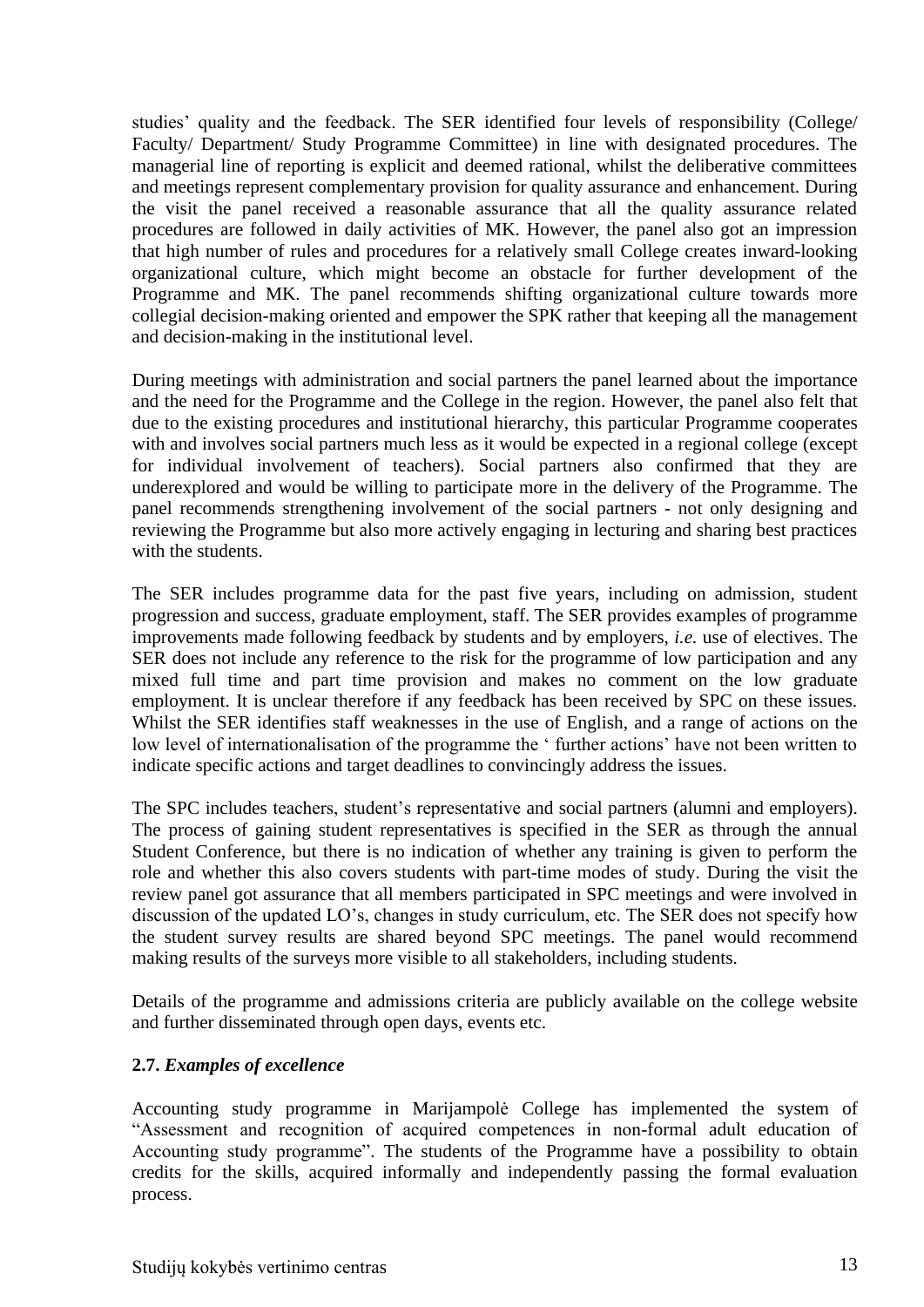## <span id="page-13-0"></span>**III. RECOMMENDATIONS**

- 1. Intended learning outcomes of the Programme should be more focused (reduced and simplified) to make them better defined, clearer and more compatible with the level of studies. Learning outcomes of several study subjects should be reformulated and made measurable to further improve and strengthen the Programme.
- 2. Organizational culture of the College should be shifted towards more collegial decisionmaking oriented and SPK should be more empowered.
- 3. Stronger involvement of social partners into the curriculum development and quality assurance of the Programme and into more active participation in the study process delivering lectures, sharing best practices, etc.
- 4. Facilities need to be modernized to enable more inspiring, active and creative learning environment; resources need to be updated and extended to provide students and teachers with up to date study and teaching materials both in Lithuanian and foreign languages as well as full-text scientific databases.
- 5. International aspect of the Programme should be strengthened in regards to the English language taught and spoken; outgoing student and teaching staff mobility; attracting visiting lecturers and offering up-to date literature in foreign languages as well as references to e-resources and databases.

## <span id="page-13-1"></span>**IV. SUMMARY**

In general, the title of the Programme, its goal and LOs are consistent with the type and level of studies and the level of qualifications offered. However, the intended LOs are too complex and need to be reduced and simplified. Learning outcomes of several study subjects should also be reformulated and made measurable to further improve and strengthen the Programme. The Programme is clearly based on the labor market's needs of regional market, is strongly regionally oriented and has well-established reputation of students.

The subjects of the Programme are taught in a consistent manner, and subjects or topics are not repeated. Nominally, the content of the modules corresponds to the type and cycle of studies but many topics seem to be taught only superficially in many subjects. Overall, the scope of the Programme, in particular the classroom delivery as indicated by the syllabi make it unlikely that the currently existing complex LOs can be fully achieved.

The study Programme is provided by the staff meeting legal requirements; the qualifications of the teaching staff are adequate to ensure learning outcomes, however English language skills of the teaching staff need further improvement; the number of the teaching staff is adequate to ensure learning outcomes and teaching staff turnover is low; the College creates conditions for the professional development and research activities of the teaching staff, however better student involvement in applied research activities is recommended.

The premises for studies are adequate both in their size and quality however they are outdated in style and oriented towards passive learning; they are not suited for active learning and creative environment; teaching and learning equipment (laboratory and computer equipment, software) is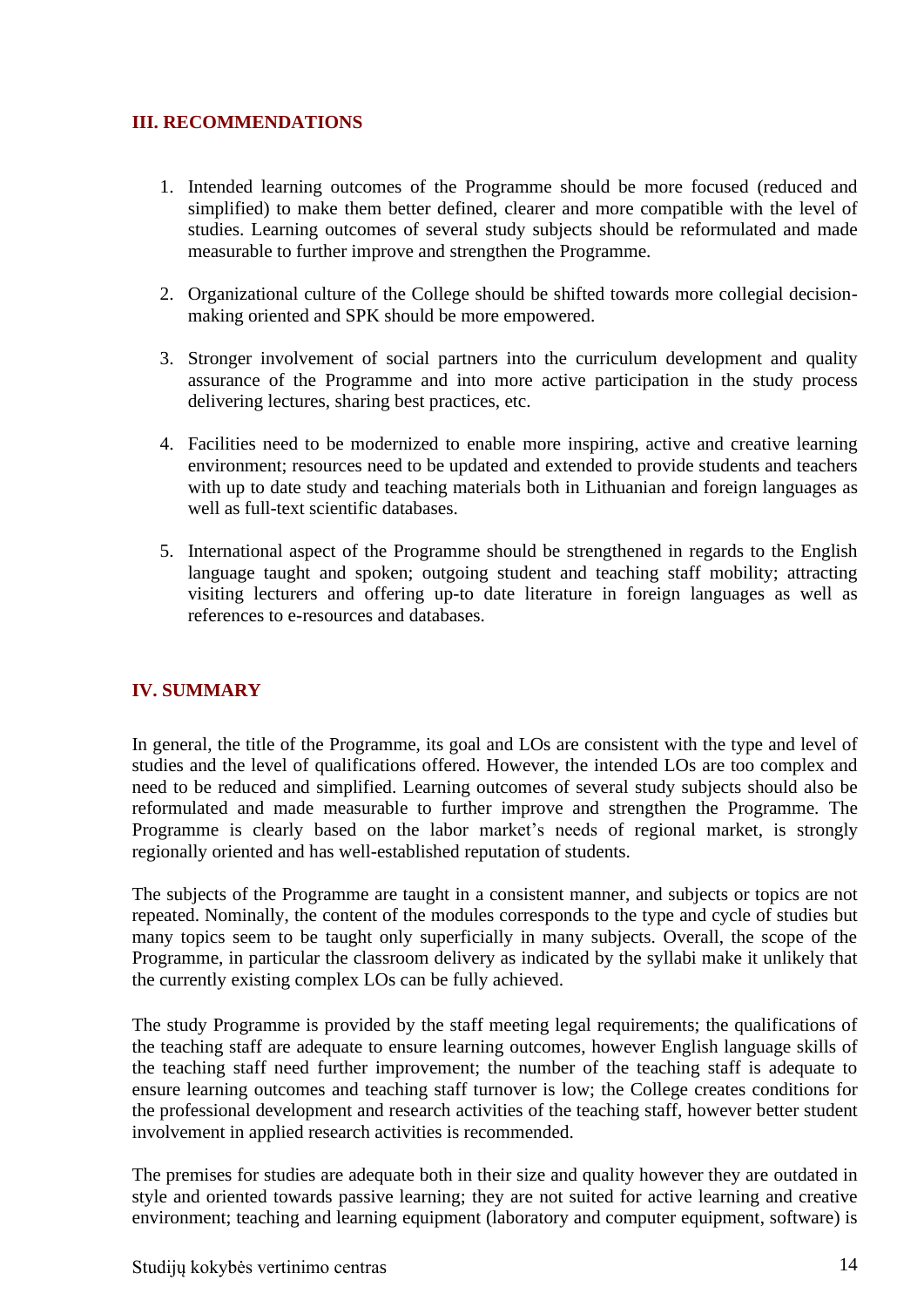not sufficient in numbers and outdated except for specialized accounting software; the level of adoption of e-learning environment (Moodle) shows good progress but requires further development; in-college practices are adequate for the level of studies, but the Programme mainly relies on personal relationships of teachers to provide the students with the final practice; activities of the Career Centre are not visible to the students and social partners; teaching materials (books, periodical publications, databases) are neither adequate nor easily accessible.

The admission requirements are well founded; the assessment system is clear and understandable for students; in general organization of the study process ensures an adequate provision of the programme and achievement of the learning outcomes (if reformulated and simplified). The College ensures an adequate level of academic and social support. Professional activities of the majority of the graduates meet expectations of the College and social partners. Students' participation in exchange programs should be encouraged.

<span id="page-14-0"></span>Responsibilities for decisions and monitoring of the implementation of the Programme in MK are clearly allocated; information and data on the implementation of the Programme is regularly collected and analyzed; the outcomes of internal and external evaluations of the Programme are used for the improvement of the Programme; the evaluation and improvement processes involve stakeholders; the internal quality assurance measures are effective. However, the review panel suggests that the inward-looking organizational culture might become an obstacle for further development of the Programme and MK. Therefore, a shift towards more informal collegial culture and better empowerment of SPK is recommended. MK should further engage in the activities of the region to increase acknowledgement of the importance of MK and its study programmes. Social partners are underexplored in the execution of the Programme. The panel recommends strengthening involvement of the social partners - not only designing and reviewing the Programme but also more actively engaging in lecturing and sharing best practices with the students.